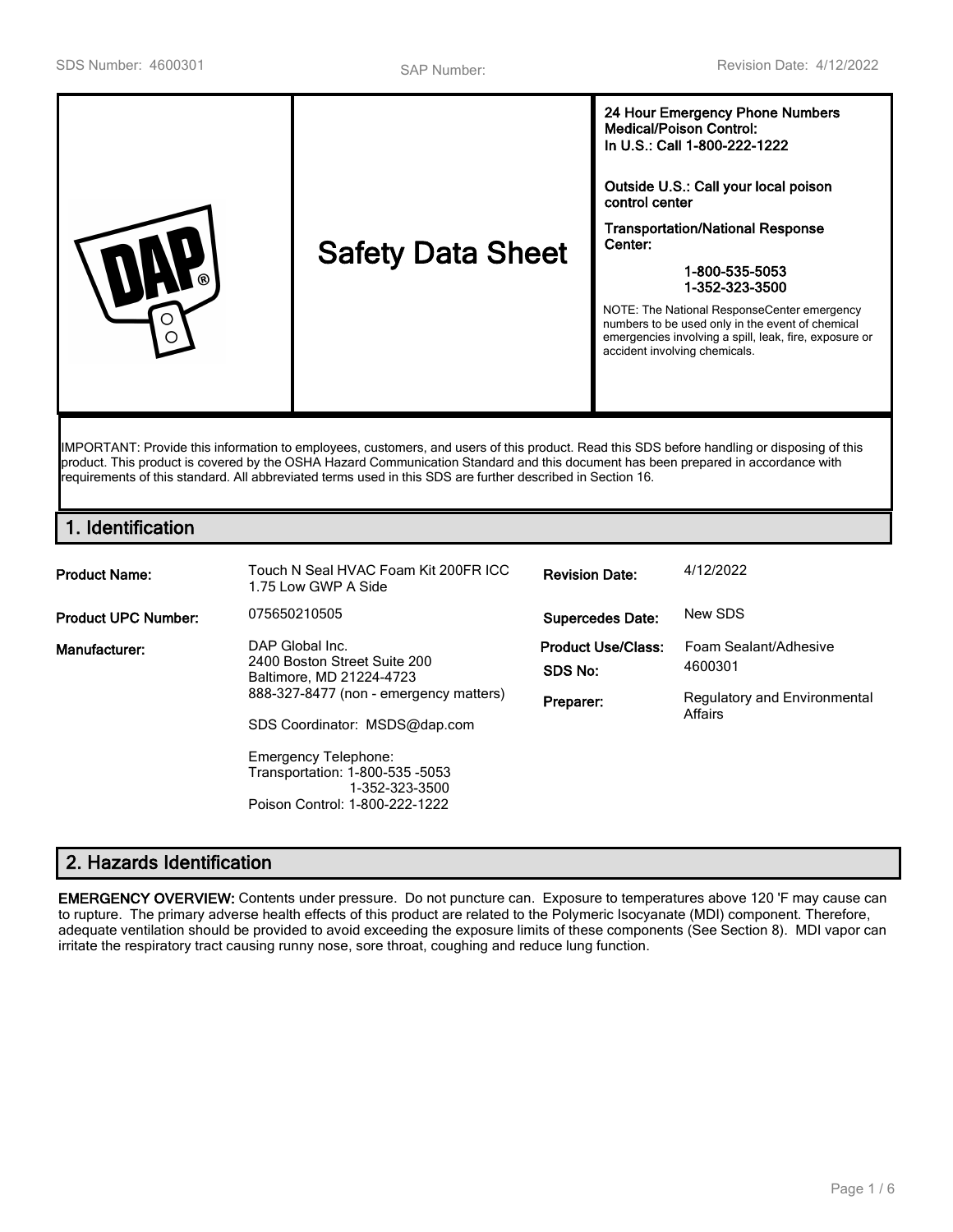#### **GHS Classification**

Acute Tox. 4 Inhalation, Carc. 2, Eye Irrit. 2, Gas under Pressure, Comp. Gas, Resp. Sens. 1, Skin Irrit. 2, Skin Sens. 1, STOT RE 2, STOT SE 3 RTI

**Symbol(s) of Product**



**Signal Word**

Danger

### **GHS HAZARD STATEMENTS**

| <b>Compressed Gas</b>                     | H <sub>280</sub>                                                                | Contains gas under pressure; may explode if heated.                                    |  |  |
|-------------------------------------------|---------------------------------------------------------------------------------|----------------------------------------------------------------------------------------|--|--|
| Skin Irritation, category 2               | H315                                                                            | Causes skin irritation.                                                                |  |  |
| Skin Sensitizer, category 1               | H317                                                                            | May cause an allergic skin reaction.                                                   |  |  |
| Eye Irritation, category 2                | H319                                                                            | Causes serious eye irritation.                                                         |  |  |
| Acute Toxicity, Inhalation, category 4    | H332                                                                            | Harmful if inhaled.                                                                    |  |  |
| Respiratory Sensitizer, category 1        | H334                                                                            | May cause allergy or asthma symptoms or breathing difficulties if inhaled.             |  |  |
| STOT, single exposure, category 3, RTI    | H335                                                                            | May cause respiratory irritation.                                                      |  |  |
| Carcinogenicity, category 2               | H351                                                                            | Suspected of causing cancer.                                                           |  |  |
| STOT, repeated exposure, category 2       | H373                                                                            | May cause damage to organs through prolonged or repeated exposure.                     |  |  |
| <b>GHS LABEL PRECAUTIONARY STATEMENTS</b> |                                                                                 |                                                                                        |  |  |
| P201                                      |                                                                                 | Obtain special instructions before use.                                                |  |  |
| P260                                      |                                                                                 | Do not breathe dust/fume/gas/mist/vapours/spray.                                       |  |  |
| P264                                      |                                                                                 | Wash thoroughly after handling.                                                        |  |  |
| P271                                      |                                                                                 | Use only outdoors or in a well-ventilated area.                                        |  |  |
| P272                                      |                                                                                 | Contaminated work clothing should not be allowed out of the workplace.                 |  |  |
| P280                                      |                                                                                 | Wear protective gloves/protective clothing/eye protection/face protection.             |  |  |
| P281                                      | Use personal protective equipment as required.                                  |                                                                                        |  |  |
| P284                                      | [In case of inadequate ventilation] wear respiratory protection.                |                                                                                        |  |  |
| P302+P352                                 | IF ON SKIN: Wash with plenty of soap and water.                                 |                                                                                        |  |  |
| P304+P340                                 |                                                                                 | IF INHALED: Remove person to fresh air and keep comfortable for breathing.             |  |  |
| P305+P351+P338                            |                                                                                 | IF IN EYES: Rinse cautiously with water for several minutes. Remove contact lenses, if |  |  |
|                                           |                                                                                 | present and easy to do. Continue rinsing.                                              |  |  |
| P308+P313                                 |                                                                                 | IF exposed or concerned: Get medical advice/attention.                                 |  |  |
| P312                                      |                                                                                 | Call a POISON CENTER or doctor/physician if you feel unwell.                           |  |  |
| P321                                      |                                                                                 | Specific treatment (see  on this label).                                               |  |  |
| P332+P313                                 |                                                                                 | If skin irritation occurs: Get medical advice/attention.                               |  |  |
| P333+P313                                 | If skin irritation or rash occurs: Get medical advice/attention.                |                                                                                        |  |  |
| P337+P313                                 | If eye irritation persists: Get medical advice/attention.                       |                                                                                        |  |  |
| P342+P311                                 | If experiencing respiratory symptoms: Call a POISON CENTER or doctor/physician. |                                                                                        |  |  |
| P362                                      | Take off contaminated clothing.                                                 |                                                                                        |  |  |
| P403+P233                                 | Store in a well-ventilated place. Keep container tightly closed.                |                                                                                        |  |  |
| P405                                      | Store locked up.                                                                |                                                                                        |  |  |
| P410+P403                                 | Protect from sunlight. Store in a well-ventilated place.                        |                                                                                        |  |  |
| P501                                      |                                                                                 | Dispose of contents/container.                                                         |  |  |
|                                           |                                                                                 |                                                                                        |  |  |

# **GHS SDS PRECAUTIONARY STATEMENTS**

Wash contaminated clothing before reuse.

# **3. Composition/Information on Ingredients**

| <b>Chemical Name</b>                       | CAS-No.    | Wt. % GHS Symbols   | <b>GHS Statements</b>                |
|--------------------------------------------|------------|---------------------|--------------------------------------|
| Polymeric diphenylmethane diisocyanate     | 9016-87-9  | 45-70 GHS07         | H332                                 |
| 4,4'-Methylene diphenyl diisocyanate (MDI) | 101-68-8   | 10-30 GHS07-GHS08   | H315-317-319-332-334-335-351<br>-373 |
| Trans-1,3,3,3-Tetrafluoroprop-1-ene        | 29118-24-9 | 5-10 No Information | No Information                       |

The text for GHS Hazard Statements shown above (if any) is given in the "Other information" Section.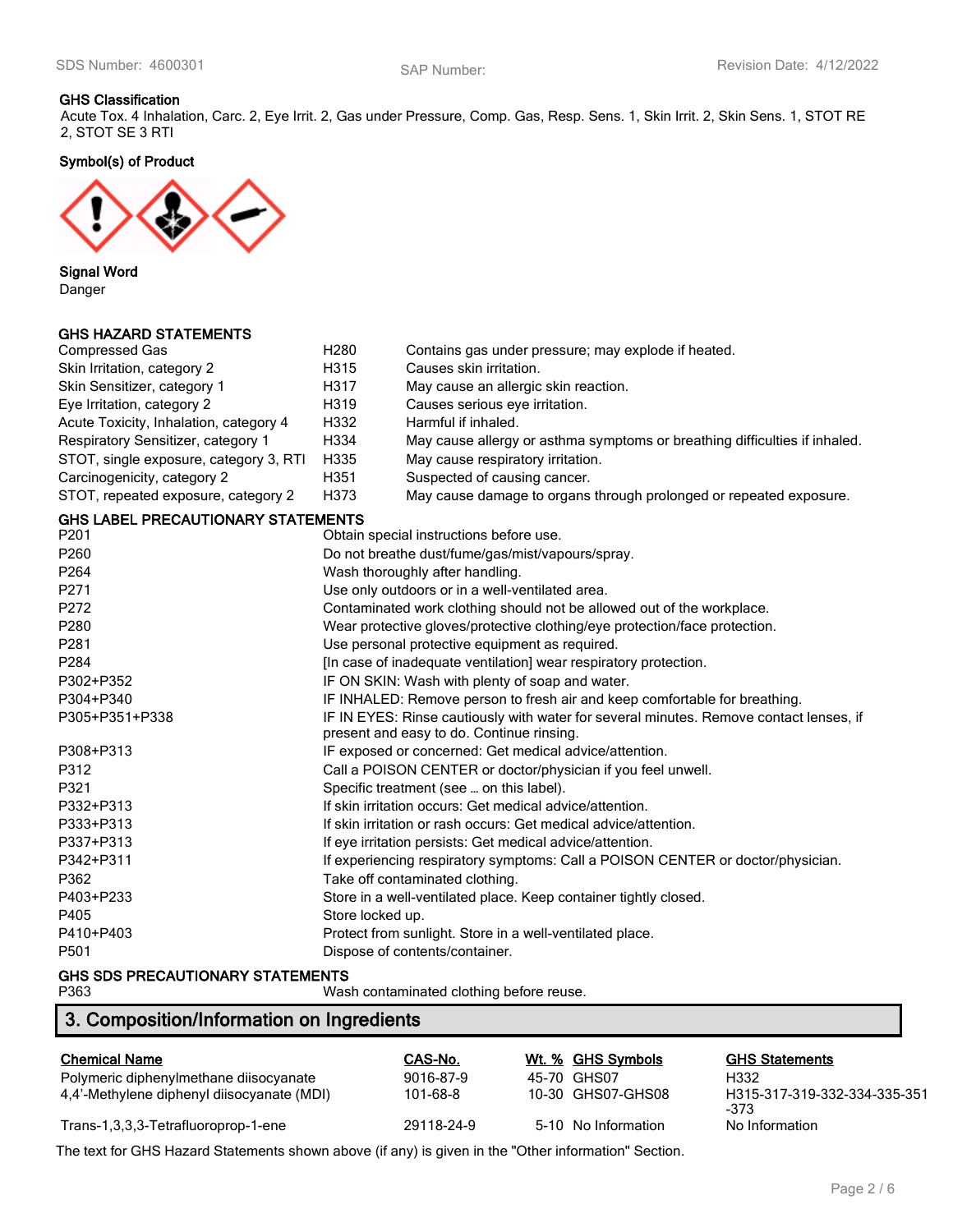# **4. First-aid Measures**

**FIRST AID - INHALATION:** If you experience difficulty in breathing, leave the area to obtain fresh air. If continued difficulty is experienced, get medical attention immediately.

**FIRST AID - SKIN CONTACT:** Wash skin with soap and water for 15 minutes. Get medical aid if symptoms persist. Use a rag to remove excess foam from skin and remove contaminated clothing. Use of a solvent, such as acetone (nail polish remover) or mineral spirits, may help in removing uncured foam residue from clothing or other surfaces (avoid eye contact). Cured foam may be physically removed by persistent washing with soap and water. If irritation develops, use mild skin cream. If irritation persists, obtain medical attention.

**FIRST AID - EYE CONTACT:** In case of contact, immediately flush eyes with large quantities of water for at least 15 minutes until irritation subsides. Get medical attention immediately.

**FIRST AID - INGESTION:** If swallowed, DO NOT INDUCE VOMITING. Get medical attention immediately.

### **5. Fire-fighting Measures**

**UNUSUAL FIRE AND EXPLOSION HAZARDS:** Closed containers may burst if exposed to extreme heat or fire. Containers may explode if exposed to extreme heat.

**SPECIAL FIREFIGHTING PROCEDURES:** Wear self-contained breathing apparatus pressure-demand (NIOSH approved or equivalent) and full protective gear. Use water spray to cool exposed surfaces.

**EXTINGUISHING MEDIA:** Alcohol Foam, Carbon Dioxide, Dry Chemical, Water Spray or Fog, Water

### **6. Accidental Release Measures**

#### **ENVIRONMENTAL MEASURES:** No Information

**STEPS TO BE TAKEN IF MATERIAL IS RELEASED OR SPILLED:** Contain spilled material and remove with inert absorbent. Dispose of contaminated absorbent, container and unused contents in accordance with local, state and federal regulations. Use personal protective equipment as necessary. Read all product instructions before using. Personal protective equipment should include impervious gloves, protective eye wear, and suitable work clothes. Scrape up dried material and place into containers. Uncured product is very sticky, so carefully remove the bulk of the foam by scraping it up and then immediately remove residue with a rag and solvent such as polyurethane cleaner, mineral spirits, acetone (nail polish remover), paint thinner, etc. Once the product has cured, it can only be removed physically by scraping, buffing, etc. Dispose as plastic waste (foam plastic) in accordance with all applicable guidelines and regulations.

# **7. Handling and Storage**

**HANDLING:** KEEP OUT OF REACH OF CHILDREN!DO NOT TAKE INTERNALLY. Make sure nozzle is directed away from yourself prior to discharge. Keep away from open flames, hot surfaces and sources of ignition. Wear appropriate personal protection. Avoid breathing vapor and contact with eyes, skin and clothing. Use only with adequate ventilation. Ensure fresh air entry during application and drying. Wash thoroughly after handling. Contains isocyanates. See information supplied by the manufacturer. Persons allergic to isocyanates, and particularly those suffering from asthma or other respiratory conditions, should not work with isocyanates.

**STORAGE:** Store away from sources of ignition and heat. Protect material from direct sunlight. Keep containers tightly closed in a dry, cool and well-ventilated place. Do not store at temperatures above 120 °F (49 °C). Store containers away from excessive heat and freezing. Store away from caustics and oxidizers.

# **8. Exposure Controls/Personal Protection**

| Ingredients with Occupational Exposure Limits                                       |                                         |                       |                     |                               |
|-------------------------------------------------------------------------------------|-----------------------------------------|-----------------------|---------------------|-------------------------------|
| <b>Chemical Name</b>                                                                | <b>ACGIH TLV-TWA</b>                    | <b>ACGIH-TLV STEL</b> | <b>OSHA PEL-TWA</b> | <b>OSHA PEL-CEILING</b>       |
| Polymeric diphenylmethane diisocyanate N.E.<br>4,4'-Methylene diphenyl diisocyanate | $0.005$ ppm TWA                         | N.E.<br>N.E.          | N.E.<br>N.E.        | N.F.<br>0.02 ppm Ceiling, 0.2 |
| (MDI)                                                                               | Methylene bisphenyl<br>isocyanate (MDI) |                       |                     | mg/m3 Ceiling                 |
| Trans-1,3,3,3-Tetrafluoroprop-1-ene                                                 | N.E.                                    | N.E.                  | N.E.                | N.E.                          |

**Further Advice: MEL = Maximum Exposure Limit OES = Occupational Exposure Standard SUP = Supplier's Recommendation Sk = Skin Sensitizer N.E. = Not Established**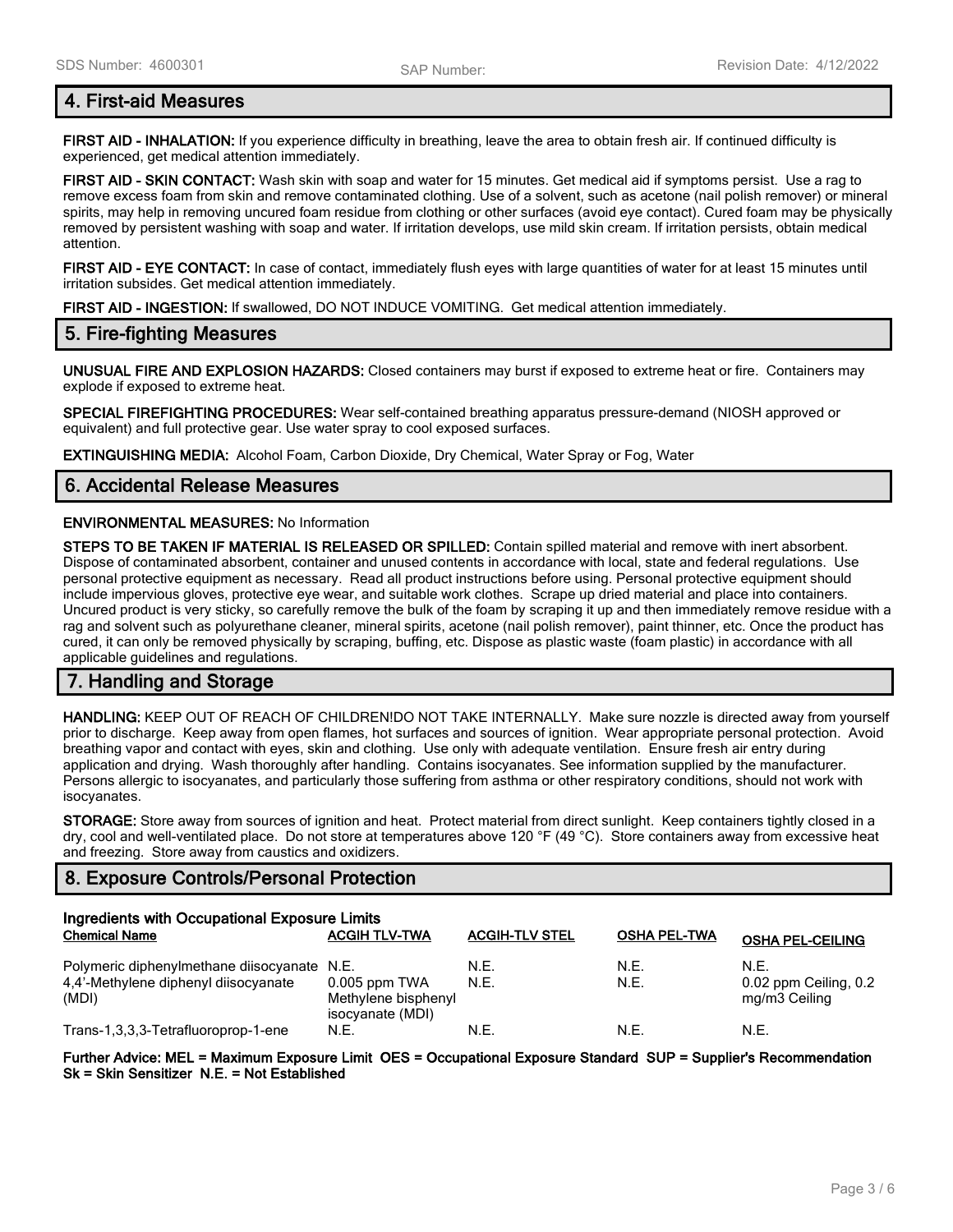#### **Personal Protection**



**RESPIRATORY PROTECTION:** No personal respiratory protective equipment normally required. If concentrations exceed the exposure limits specified, use of a NIOSH-approved supplied air respirator is recommended. Where the protection factor is exceeded, use of a Self Contained Breathing Apparatus (SCBA) may be necessary. A respiratory protection program that meets the OSHA 1910.134 and ANSI Z88.2 requirements must be followed whenever workplace conditions warrant a respirator's use.



**SKIN PROTECTION:** Wear nitrile, neoprene, or natural rubber gloves.



**EYE PROTECTION:** Goggles or safety glasses with side shields.



**OTHER PROTECTIVE EQUIPMENT:** Provide eyewash and solvent impervious apron if body contact may occur.



**HYGIENIC PRACTICES:** Wash hands before breaks and at the end of workday. Remove and wash contaminated clothing before re-use.

# **9. Physical and Chemical Properties**

**Appearance:** Cream **Physical State:** Foam **Vapor Density: Heavier Than Air Flammability, NFPA:** Non-Flammable **Combustible Dust:** Does not support combustion

Does not support combustion

**Odor:** Slight Solvent **Odor Threshold:** Not Established<br> **Density, a/cm3:** Computer of the Contract of the Contract of the Contract of the Not Applicable **Density, g/cm3:** 1.22 - 1.22 **pH: pH:** Not Applicable **Freeze Point, °C: Not Established Viscosity (mPa.s):** Not Aplicable Mot Aplicable **Solubility in Water:** Not Established **Solubility in Water:** Not Established **Solubility in Water:** Not Established **Partition Coeff., n-octanol/water: Decomposition Temperature, °C:** Not Established **Explosive Limits, %:** M.E. - N.E. - N.E. - N.E. - N.E. - N.E. - N.E. - N.E. - N.E. - N.E. - N.E. - N.E. - N.E. - N.E. - N.E. - N.A. - N.A. - N.A. - N.A. - N.A. - N.A. - Aut **Boiling Range, °C:** N.A. - N.A. **Auto-Ignition Temperature, °C** Not Established **Minimum Flash Point, °C:** N.A. **Vapor Pressure, mmHg:** Not Established **Evaporation Rate:** Faster Than n-Butyl Acetate **Flash Method:** Not Applicable **Not Applicable** 

(See "Other information" Section for abbreviation legend) (If product is an aerosol, the flash point stated above is that of the propellant.)

# **10. Stability and Reactivity**

**STABILITY:** Stable under recommended storage conditions.

**CONDITIONS TO AVOID:** Excessive heat and freezing.

**INCOMPATIBILITY:** Incompatible with strong bases and oxidizing agents.

**HAZARDOUS DECOMPOSITION PRODUCTS:** Normal decomposition products, i.e., COx, NOx.

### **11. Toxicological Information**

**EFFECT OF OVEREXPOSURE - INHALATION:** Vapors may be irritating to eyes, nose, throat, and lungs. Inhalation of high concentrations may cause headache, nausea, and dizziness.

**EFFECT OF OVEREXPOSURE - SKIN CONTACT:** May cause sensitization by skin contact. May cause localized irritation, reddening or swelling. Prolonged or repeated exposure may lead to sensitization and/or contact dermatitis. This product has strong adhesive-like characteristics and will adhere aggressively to skin and other surfaces. If accidental contact occurs, follow the appropriate first-aid procedure described in Section 4 of this SDS.

**EFFECT OF OVEREXPOSURE - EYE CONTACT:** Direct eye contact may cause irritation. Mist and vapors may cause eye irritation. Foam contact can cause physical damage due to adhesive character.

**EFFECT OF OVEREXPOSURE - INGESTION:** Ingestion may cause gastrointestinal irritation, nausea, vomiting and diarrhea.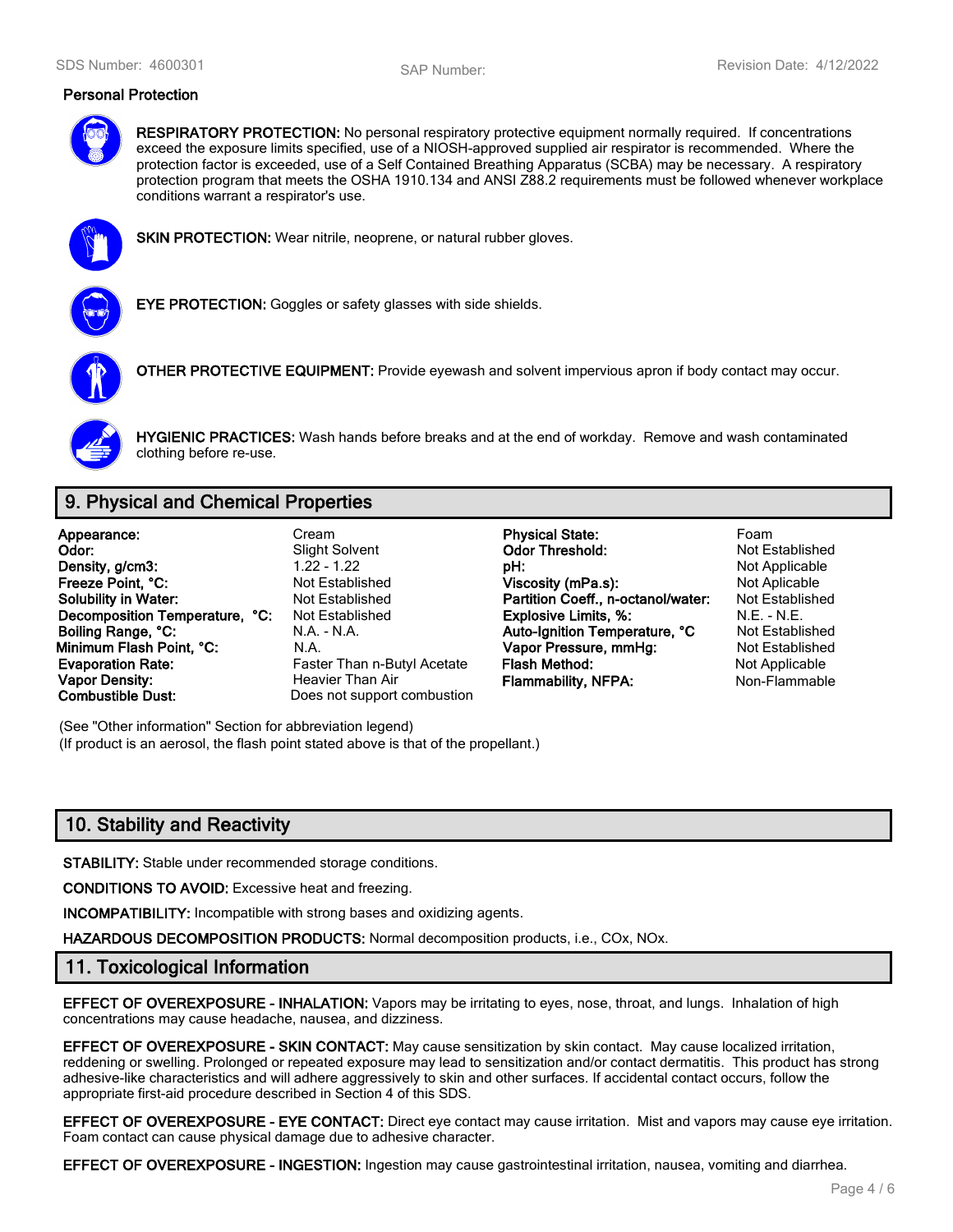#### **CARCINOGENICITY:** Limited evidence in experimental animals.

**EFFECT OF OVEREXPOSURE - CHRONIC HAZARDS:** Repeated or prolonged exposure may cause respiratory system damage. Repeated contact may cause allergic reactions in very susceptible persons.

**PRIMARY ROUTE(S) OF ENTRY:** Skin Contact, Inhalation, Eye Contact

#### **Acute Toxicity Values**

**The acute effects of this product have not been tested. Data on individual components are tabulated below**

| CAS-No.<br>9016-87-9 | <b>Chemical Name</b><br>Polymeric diphenylmethane diisocyanate | Oral LD50<br>49000 mg/kg Rat | Dermal LD50<br>>9400 mg/kg Rabbit | Vapor LC50<br>N.I. |
|----------------------|----------------------------------------------------------------|------------------------------|-----------------------------------|--------------------|
| 101-68-8             | 4.4'-Methylene diphenyl diisocyanate (MDI)                     | 31600 mg/kg Rat              | 9400 mg/kg Rabbit                 | N.I.               |
| 29118-24-9           | Trans-1,3,3,3-Tetrafluoroprop-1-ene                            | N.I.                         | N.L                               | N.I.               |

N.I. = No Information

# **12. Ecological Information**

#### **ECOLOGICAL INFORMATION:** No Information

#### **13. Disposal Information**

**DISPOSAL INFORMATION:** Contents under pressure. Dispose of material in accordance with all federal, state and local regulations. State and Local regulations/restrictions are complex and may differ from Federal regulations. Responsibility for proper waste disposal is with the owner of the waste. Liquids cannot be disposed of in a landfill. Before disposing of containers, relieve container of any remaining product and pressure. Empty cylinders, once relieved of all pressure, can be disposed of as non-hazardous waste.

**STEPS TO BE TAKEN IF MATERIAL IS RELEASED OR SPILLED:** Contain spilled material and remove with inert absorbent. Dispose of contaminated absorbent, container and unused contents in accordance with local, state and federal regulations. Use personal protective equipment as necessary. Read all product instructions before using. Personal protective equipment should include impervious gloves, protective eye wear, and suitable work clothes. Scrape up dried material and place into containers. Uncured product is very sticky, so carefully remove the bulk of the foam by scraping it up and then immediately remove residue with a rag and solvent such as polyurethane cleaner, mineral spirits, acetone (nail polish remover), paint thinner, etc. Once the product has cured, it can only be removed physically by scraping, buffing, etc. Dispose as plastic waste (foam plastic) in accordance with all applicable guidelines and regulations.

# **14. Transport Information**

| <b>DOT UN/NA Number:</b>                                       | UN3500                                                                                                          |
|----------------------------------------------------------------|-----------------------------------------------------------------------------------------------------------------|
| <b>DOT Proper Shipping Name:</b><br><b>DOT Technical Name:</b> | Chemical under pressure, n.o.s.<br>(trans-1,3,3,3-Tetrafluoroprop-1-ene, trans-1-Chloro-3,3,3-trifluoropropene) |
| <b>DOT Hazard Class:</b>                                       | 2.2 Non-flamm compressed gas                                                                                    |
| <b>Hazard SubClass:</b>                                        | N.A.                                                                                                            |
| <b>Packing Group:</b>                                          | N.A.                                                                                                            |

# **15. Regulatory Information**

# **U.S. Federal Regulations:**

#### **CERCLA - SARA Hazard Category**

This product has been reviewed according to the EPA 'Hazard Categories' promulgated under Sections 311 and 312 of the Superfund Amendment and Reauthorization Act of 1986 (SARA Title III) and is considered, under applicable definitions, to meet the following categories:

Gas under pressure, Carcinogenicity, Acute Toxicity (any route of exposure), Skin Corrosion or Irritation, Respiratory or Skin Sensitization, Serious eye damage or eye irritation, Specific target organ toxicity (single or repeated exposure)

#### **SARA SECTION 313:**

This product contains the following substances subject to the reporting requirements of Section 313 of Title III of the Superfund Amendment and Reauthorization Act of 1986 and 40 CFR part 372: